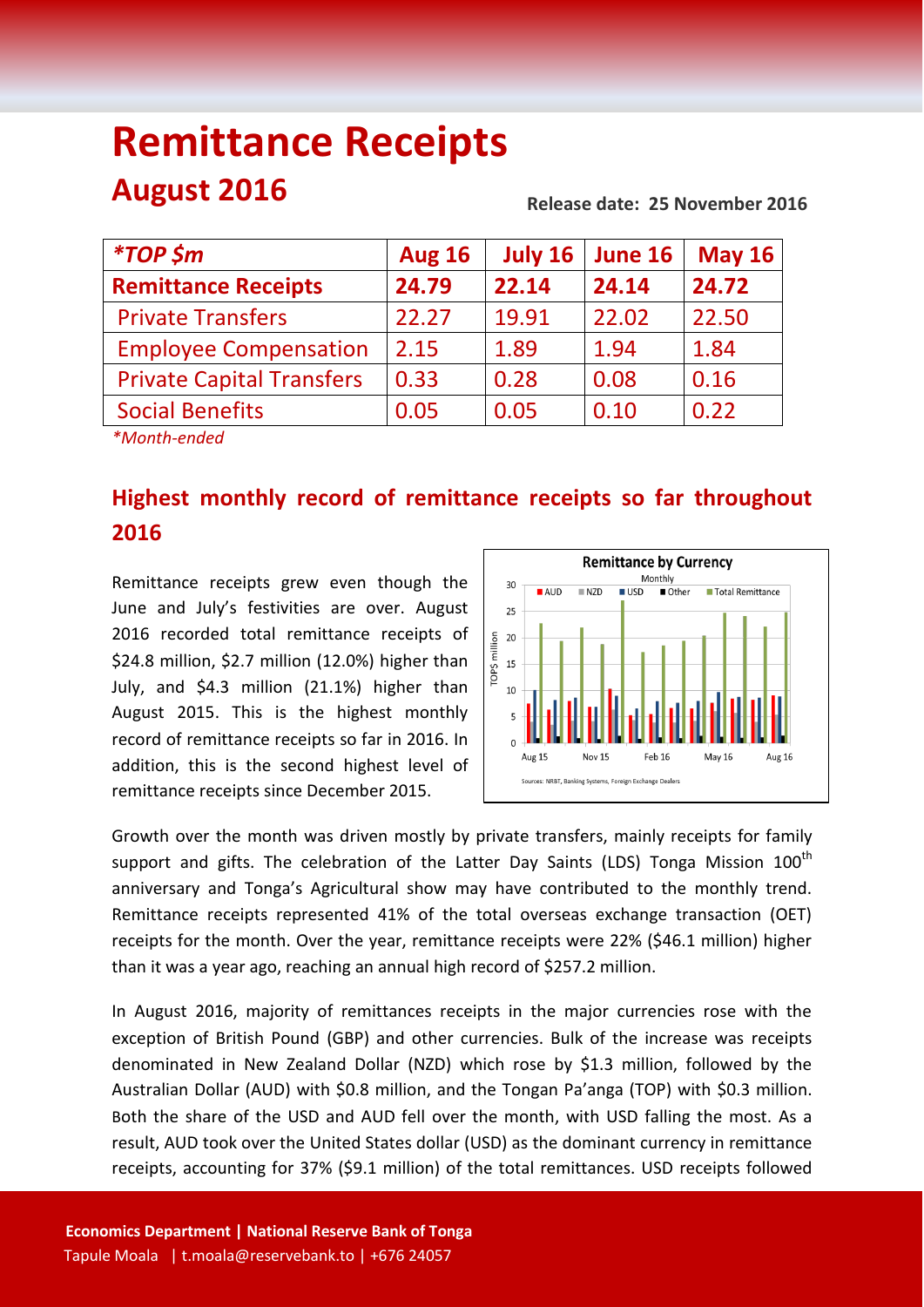closely at 36% (\$8.3 million) decreasing from 39% last month whereas the NZD receipts rose

from 18% to 22% (\$5.4 million). The depreciation of the USD against the TOP while the NZD appreciated against the TOP over the month, may have contributed to the trend.

Foreign Exchange Dealers (FEDs) continue to be the most preferred channel for receipt of remittances. Around 89% (\$22.0 million) of the total remittances receipts during the month were received via FEDs.



#### **Private Transfers**

Total private transfers rose by 12% (\$2.4 million) which triggered the overall increase in remittances over the month. Private transfers represented 90% (\$22.3 million) of the total remittance receipts and 36% of the total OET receipts. Family support receipts in NZD rose by 30% (\$1.0 million) to \$4.4 million in August. Both receipts in AUD and USD also increased by 8.0% (\$0.6 million) and 7.0% (\$0.5 million) respectively. According to the Consensus forecasts both Australia and New Zealand experienced strong economic growth in the previous quarters supporting our Tongan families and relatives residing there to send more funds back home. The LDS Centennial celebration also contributed to the higher receipts of personal transfers in August.

### **Employee Compensation<sup>1</sup>**

Compensation of employees rose by 14% (\$0.3 million) over the month to \$2.1 million. This was driven mostly by a 38% (\$1.2 million) increase in receipts from the Recognised Seasonal Employer (RSE) Scheme workers over the month from New Zealand supporting the hike in NZD receipts. This more than offset the decline in other wages and salaries by \$0.1 million, particularly local experts serving foreign organisations. Employee compensation for the last 12 months reached a total of \$18.9 million, of which \$8.5 million were receipts from RSE workers and the remaining \$10.4 million was from other compensation of employees including local experts abroad and locally serving foreign organizations.

#### **Private capital transfers & Social benefits**

Other private transfers for capital expenditures rose by \$0.04 million to \$0.3 million in August, which resulted from individuals receiving funds for house renovation and construction activities. Social benefits, on the other hand, remained at \$.05 million, during the month. Private capital transfers and social benefits accounted for only 2% of the total remittance receipts.

**.** 

 $1$  Employee compensation is the sum of wages and salaries from the Recognised Seasonal Employer (RSE) program, Tongan residents working short term overseas, and resident employees serving foreign organizations.